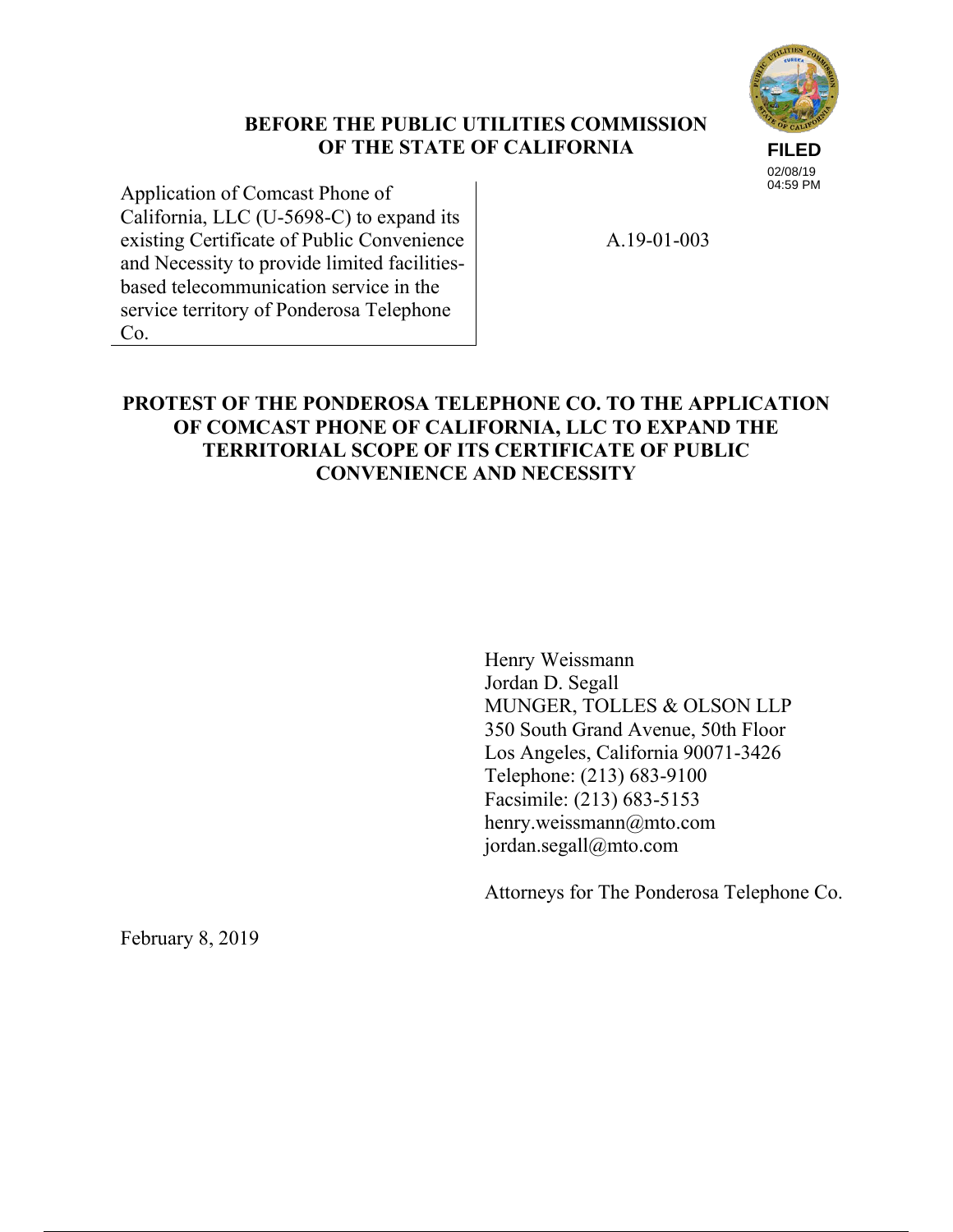# **TABLE OF CONTENTS**

| I.   |                 |                                                                                                                            |  |
|------|-----------------|----------------------------------------------------------------------------------------------------------------------------|--|
| II.  |                 |                                                                                                                            |  |
|      | A.              |                                                                                                                            |  |
|      | <b>B.</b>       |                                                                                                                            |  |
|      | $\mathcal{C}$ . | Phase 2 of the CHCF-A Rulemaking Proceeding and Comcast's                                                                  |  |
| III. |                 |                                                                                                                            |  |
|      | А.              |                                                                                                                            |  |
|      | B.              | Comcast Is Wrong that the Mission Consulting Study Allays<br>Concerns About Harm to the Small ILECs from Cherry-Picking 10 |  |
| IV.  |                 |                                                                                                                            |  |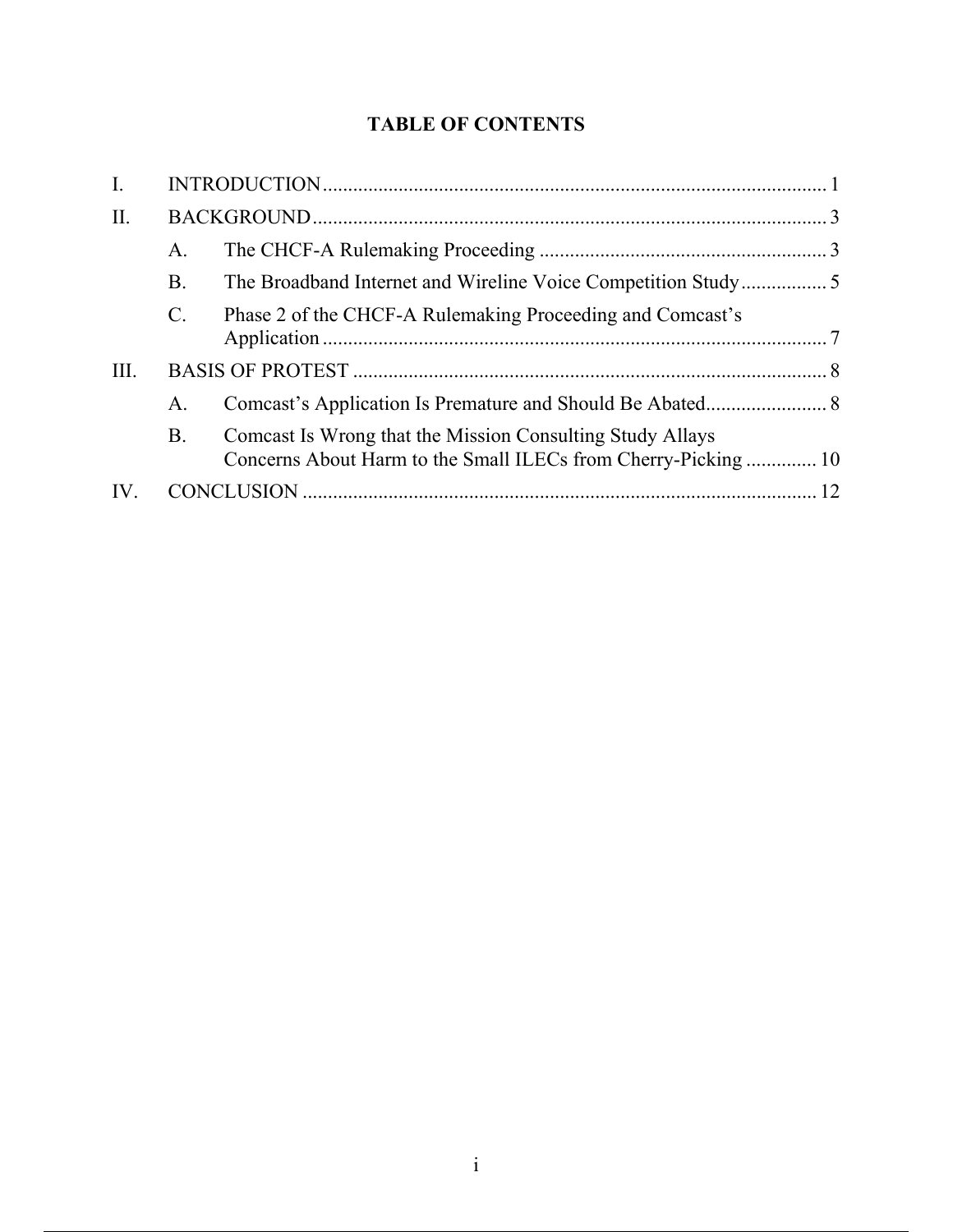#### **BEFORE THE PUBLIC UTILITIES COMMISSION OF THE STATE OF CALIFORNIA**

Application of Comcast Phone of California, LLC (U-5698-C) to expand its existing Certificate of Public Convenience and Necessity to provide limited facilitiesbased telecommunication service in the service territory of Ponderosa Telephone Co.

A.19-01-003

# **PROTEST OF THE PONDEROSA TELEPHONE CO. TO THE APPLICATION OF COMCAST PHONE OF CALIFORNIA, LLC TO EXPAND THE TERRITORIAL SCOPE OF ITS CERTIFICATE OF PUBLIC CONVENIENCE AND NECESSITY**

#### **I. INTRODUCTION**

Pursuant to Rule 2.6 of the Rules of Practice and Procedure of the Public Utilities

Commission (the "Commission"), The Ponderosa Telephone Co. ("Ponderosa") protests

the Application filed on January 4, 20191 by Comcast Phone of California, LLC

("Comcast").

 $\overline{a}$ 

For the past eight years, the Commission has been engaged in a comprehensive

proceeding to review the California High Cost Fund-A program ("CHCF-A"). One of the

questions presented in that proceeding has been whether to open the territories of small

ILECs like Ponderosa to wireline voice competition. Following Phase 1 of the

proceeding, the Commission made a preliminary finding that the public interest did not

<sup>&</sup>lt;sup>1</sup> Comcast's application appeared in the Daily Calendar on January 9, 2019. This Protest is therefore timely under Rules of Practice and Procedure, Rule 2.6(a).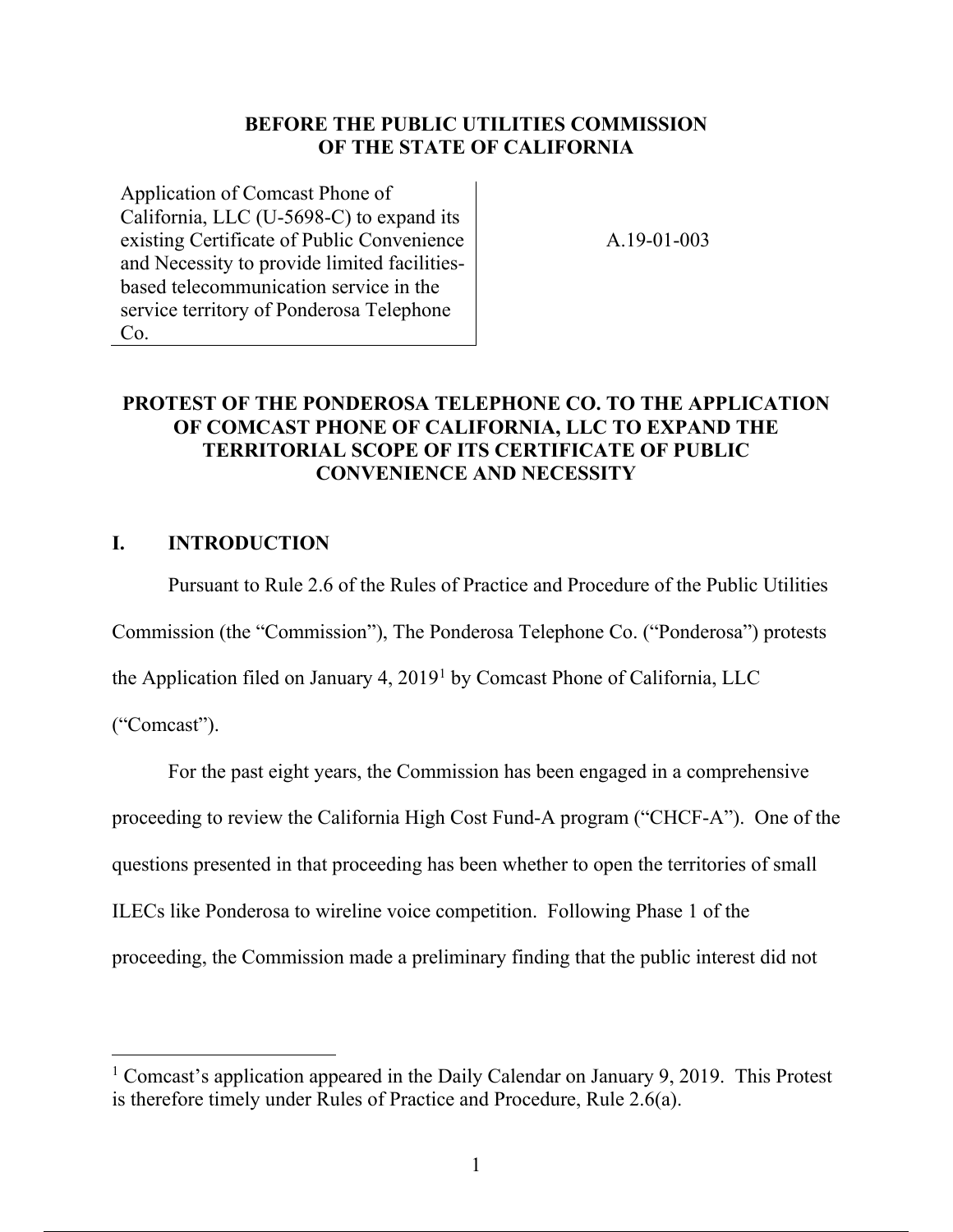warrant opening the Small ILECs' service territory to competition, but that it would revisit the question in Phase 2, which is not yet complete.

Because Phase 2 is not yet complete, Comcast's Application is premature. In its Phase 1 decision, the Commission concluded that all requests to amend the service area of a CPCN to include Small ILEC territories, such as this Application, should be held in abeyance until the Commission finally determines whether and which territories, if any, should be opened to competition in Phase 2. The Application does not provide any reason why the Commission should prejudge the outcome of its own CHCF-A proceeding by acting on such an application now.

Comcast's Application also fails to marshal sufficient facts showing that public convenience and necessity require the proposed expansion.<sup>2</sup> Comcast argues that the public-benefit concerns that animated the Commission's decision against opening the Small ILECs' territory to competition following Phase 1 no longer apply because a study conducted by the Commission in advance of Phase 2 allegedly found that the CHCF-A program would insulate the Small ILECs from harm caused by competition. In fact, the study confirmed what the Commission found about competition in Phase 1: that competition for wireline voice services could decrease Small ILEC customer revenues, particularly if CLECs—who, unlike ILECs, are not carriers of last resort—engage in "cherry picking" the most profitable customers in a given territory. The fact-intensive and territory-specific question whether competition in Small ILECs' service areas is in

<sup>&</sup>lt;sup>2</sup> See Rules of Practice and Procedure, Rule  $3.1(e)$ .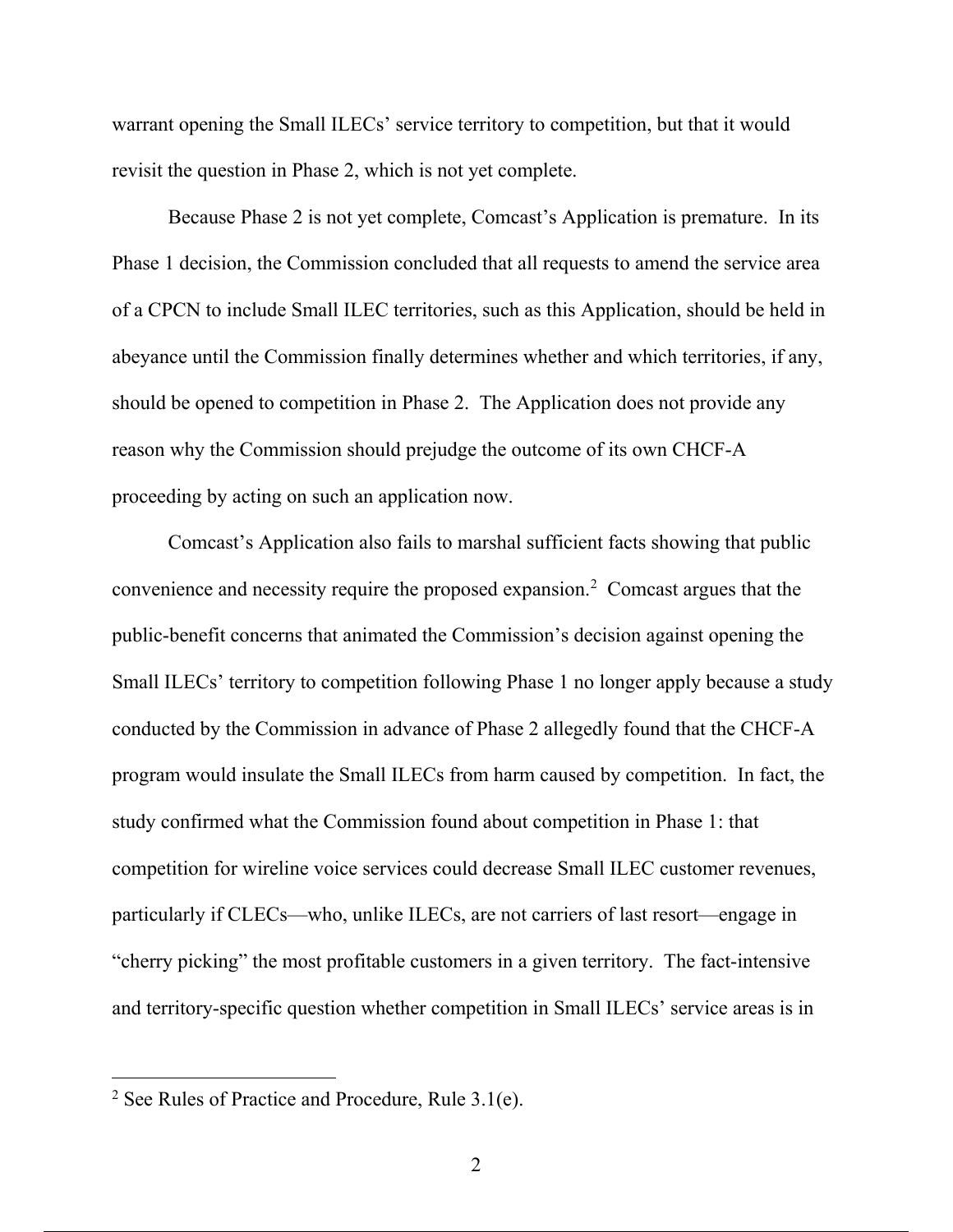the public interest despite these risks is precisely what the Commission will consider in Phase 2 of the CHCF-A proceeding.

### **II. BACKGROUND**

### **A. The CHCF-A Rulemaking Proceeding**

On November 18, 2011, the Commission issued an Order Instituting Rulemaking instituting a review of the CHCF-A program (the "CHCF-A Rulemaking Proceeding").<sup>3</sup> In the course of that proceeding, the assigned Commissioner issued an Amended Scoping Memo and Ruling that, *inter alia*, divided the proceeding into two phases, Phase 1 and Phase 2.<sup>4</sup> One of the issues the Commission determined it would address in Phase 1 of the proceeding was whether Small ILEC territories should be opened to wireline competition from CLECs.<sup>5</sup>

After extensive workshops, hearings, and briefing, the Commission issued a decision adopting rules and regulations in Phase 1 of the CHCF-A Rulemaking Proceeding.<sup>6</sup> The decision concluded, on a preliminary basis, that opening the Small ILECs' service territory to wireline competition "is not dictated by either federal or state law and is not supported by the evidentiary record in this proceeding."<sup>7</sup> Specifically,

 $3$  R.11-11-007.

<sup>4</sup> R.11-11-007, Amended Scoping Memo and Ruling of Assigned Commissioner (Mar. 18, 2014), at 13.

<sup>5</sup> *Id.* at 11.

 $6$  D.14-12-084.

<sup>7</sup> *Id.* at 39.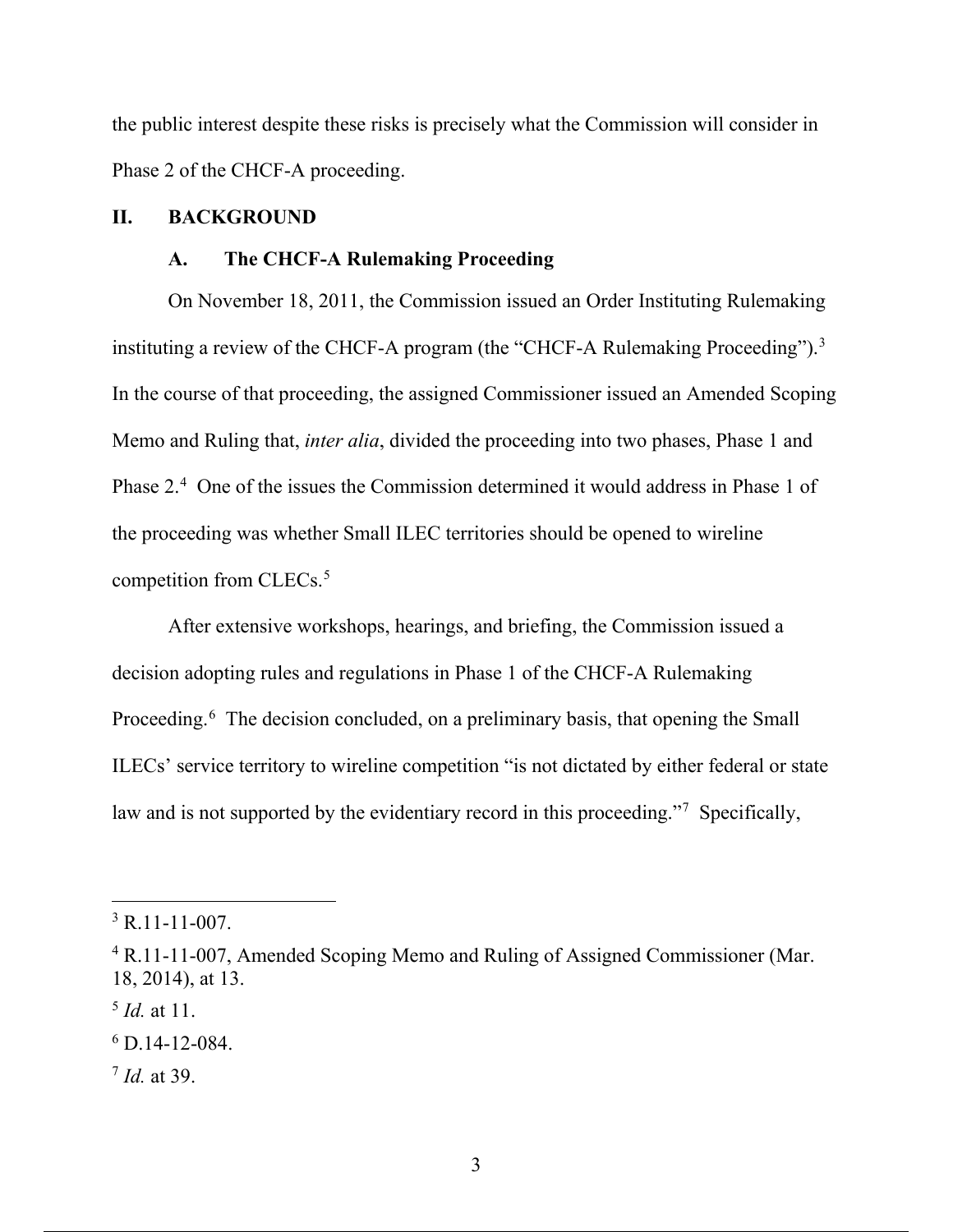based on the Commission's "findings about the rural territories the RLECS serve, and … customer concerns about the potential for service degradation in a competitive market that would primarily favor larger business customers," the Commission made a "preliminary finding that it is not in the public interest to open the Small ILECs' territories to wireline competition at this time."8

Concurrently with this finding, the Commission held that, in Phase 2 of the CHCF-A Rulemaking Proceeding, it would review its preliminary conclusion not to open the Small ILECs' territory to competition, and that its analysis would be informed by commissioned studies analyzing the potential impact of competition in each Small ILEC territory on "universal service, reliability, safety, just and reasonable rates, deployment of broadband capable networks, deployment and maintenance of high-quality voice networks, on the economic impact on users of telecommunications services, and on the High Cost A Fund."9 Review of these studies in Phase 2 of the proceeding, the Commission explained, would "provide the facts necessary to evaluate the effect of potential CLEC competition in specific areas served by Small ILECs."10 For that reason, the Commission concluded that it would defer consideration of any request filed after its Phase 1 decision to amend a CPCN to include Small ILEC areas until the studies were

<sup>&</sup>lt;sup>8</sup> *Id.* at 45; see also *id.* at 53 ("We make a preliminary finding, subject to analysis of the Broadband Networks and Universal Service studies to be conducted in Phase 2 of this proceeding, that areas served by the CHCF-A carriers are still not ripe for wireline competition.").

<sup>9</sup> *Ibid.*

<sup>10</sup> *Id.* at 45–46.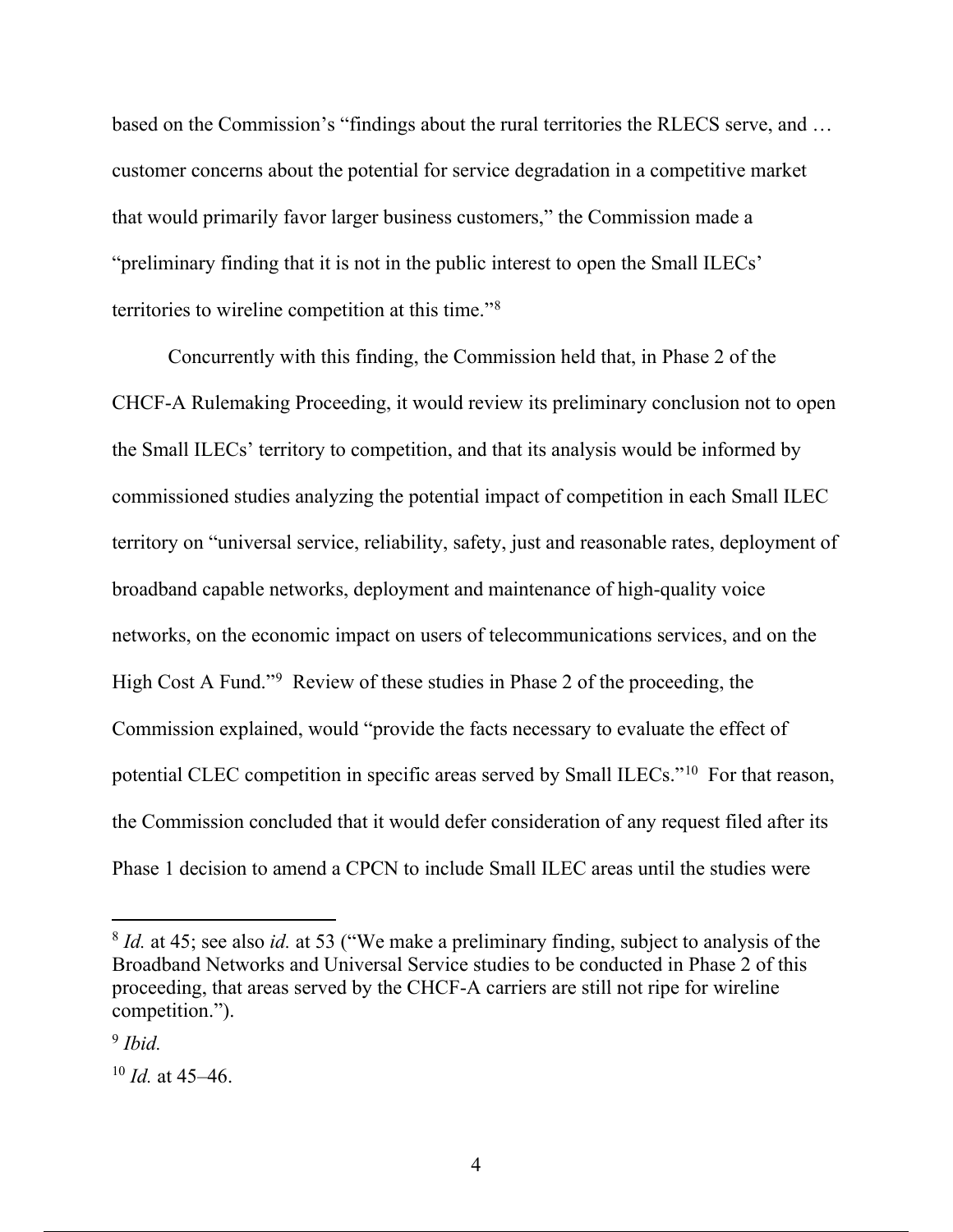completed "and the Commission has evaluated [them] to determine whether or not that area should be opened to CLEC competition."11 The Commission emphasized that its analysis in Phase 2 of whether to open particular territories to competition would be a fact-intensive one in light of the substantial differences between the 13 Small ILECs' territories in terms of terrain, population, barriers to service, and other characteristics.<sup>12</sup>

#### **B. The Broadband Internet and Wireline Voice Competition Study**

Following the Phase 1 decision, Commission staff contracted with Mission Consulting to conduct the study contemplated by the decision, which would assist the Commission in deciding, in Phase 2, whether to open Small ILEC territories to wireline voice competition. Mission Consulting published that study in September 2018.13 The study evaluated "the potential impact of opening Small ILEC territories to wireline voice competition" assuming, among other things, that "[t]he CLECs choosing to compete in a Small ILEC territory will primarily serve as resellers of Small ILEC wireline voice services over Small ILEC wireline facilities," which would mitigate revenue losses to the Small ILECs as owners of those facilities.<sup>14</sup> The study concluded that opening the Small

<sup>11</sup> *Id.* at 46.

<sup>12</sup> *Id.* at 46–47.

<sup>13</sup> Mission Consulting, LLC, *Broadband Internet and Wireline Voice Competition Study in*

*Service Territories of Small Incumbent Local Exchange Carriers (commissioned by* D.14-

<sup>12-084) (&</sup>quot;Mission Consulting Study").

<sup>14</sup> *Id.* at 40, Assumption No. 2.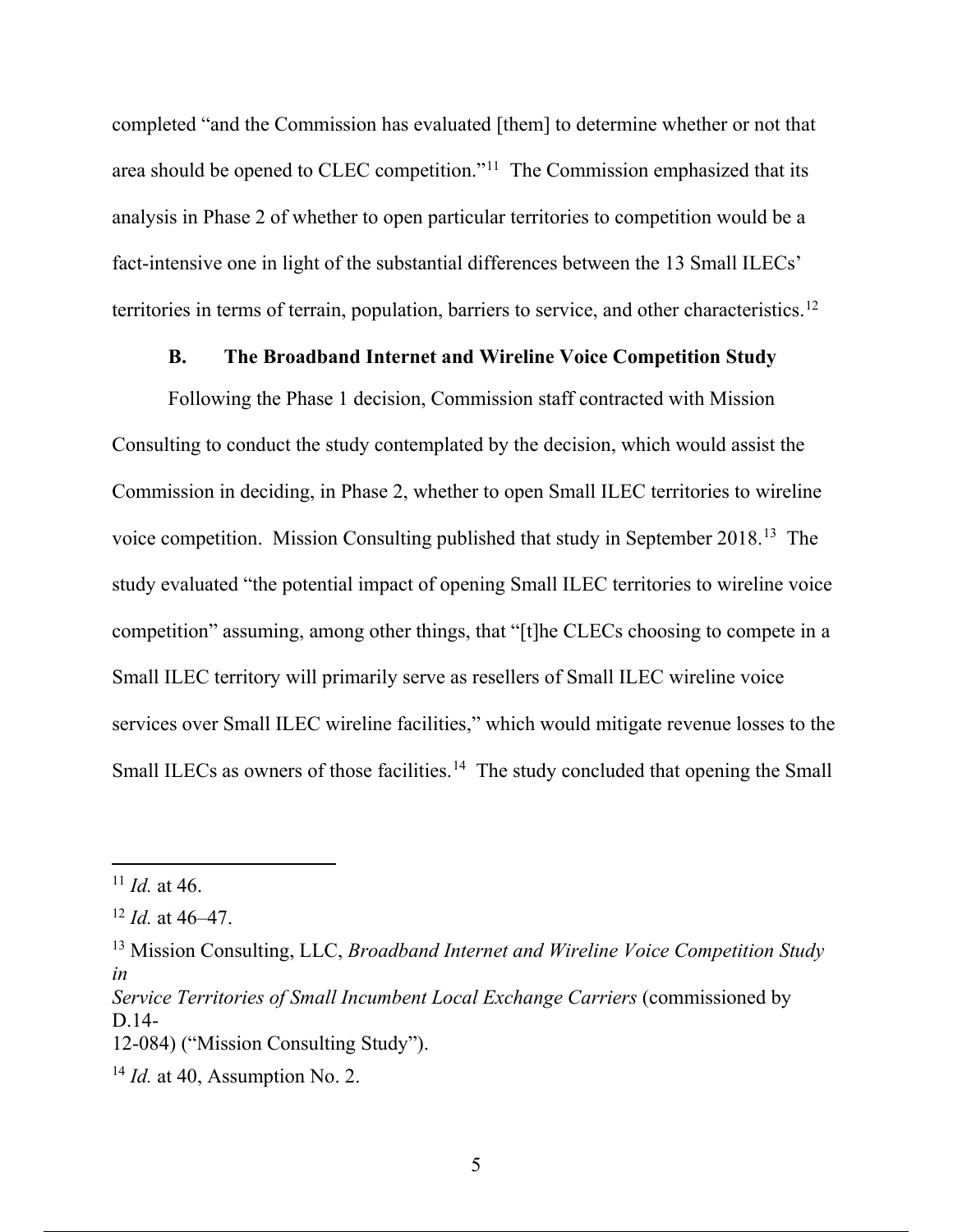ILECs' territory to wireline competition from CLECs would have deleterious impacts of an uncertain magnitude:

Competition for wireline voice services is expected to result in some customers transferring from Small ILECs to CLECs, resulting in a decrease in Small ILEC customer revenues. This decrease will be more pronounced if CLECs engage in cherry picking the most profitable customers in each territory. Because Small ILECs will retain their COLR and rate-setting obligations, their ability to decrease expenses are limited, and the financial burden of offsetting decreased revenues is likely to fall on the CHCF-A and its ratepayers. The extent of the potential impact is unknown.//15

 The study further concluded that opening Small ILEC territories to wireline voice competition would not be expected to affect rates for Small ILEC end-user customers, but only because the CHCF-A requires Small ILECs to offer rates that are just and reasonable compared to those in urban areas.<sup>16</sup>

Despite the Commission's conclusion in the Phase 1 ruling that any decision to open a Small ILEC service territory to competition would require a fact-intensive consideration of the specific characteristics of each ILEC's service territory, the portion of the Mission Consulting Study addressing wireline competition did not conduct a territory-specific analysis of the impact of competition, but rather only evaluated the potential impact of opening all Small ILEC territories to wireline voice competition simultaneously.<sup>17</sup> Also, the study did not reach a final conclusion about the advisability

<sup>16</sup> *Ibid.*

 $\overline{a}$ 

<sup>17</sup> *Id.* at 37–48.

<sup>15</sup> *Id.* at 47.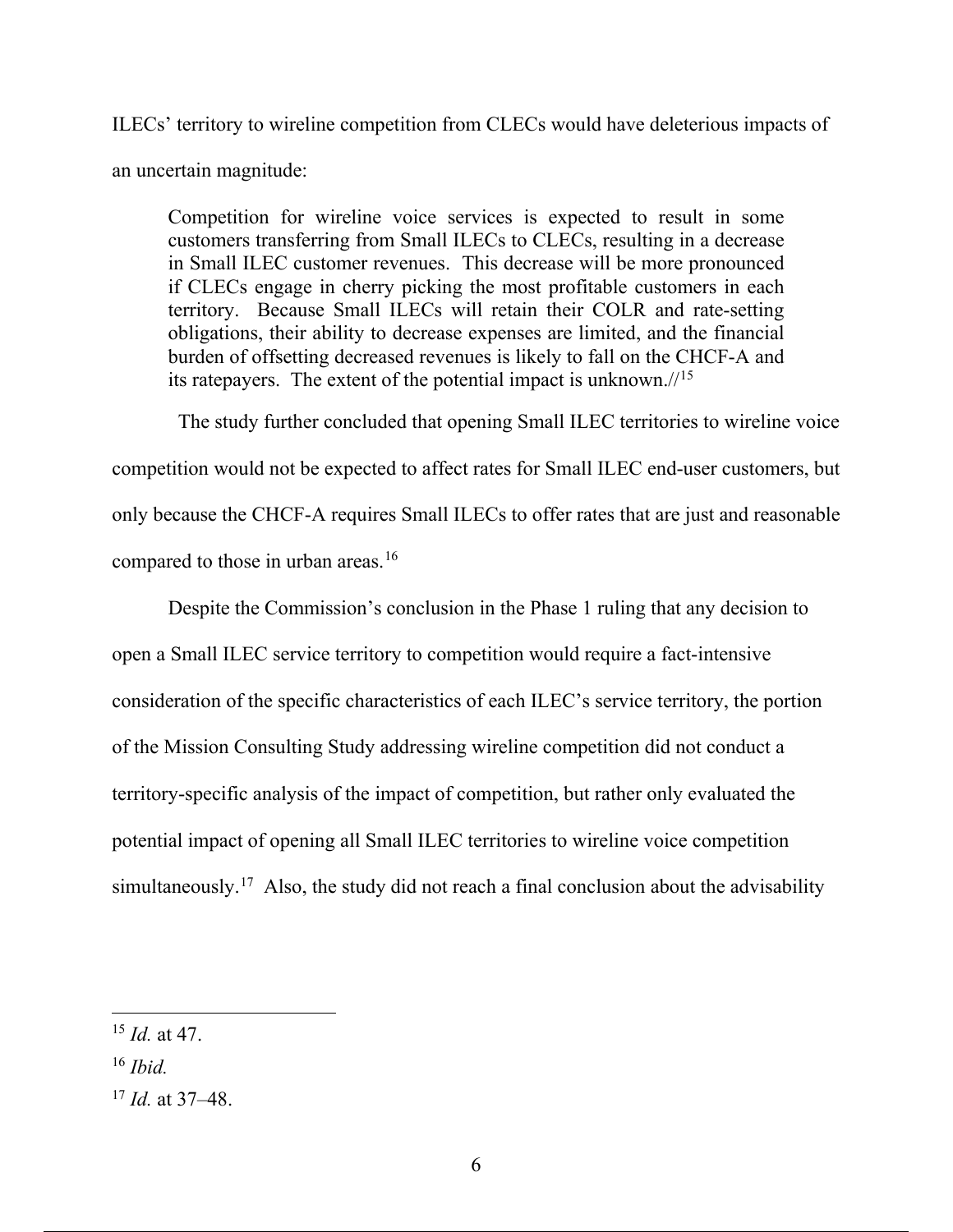of opening all Small ILEC territories to competition, but rather recommended that the

Commission proceed cautiously:

Overall, opening Small ILEC markets to competitors may pose new challenge[s] for the CHCF-A fund and the level of subsides should be examined more closely before implementation. If and when a process [] for opening the market in Small ILECs service areas is undertaken, the CPUC should consider<sup>[]</sup> specific proposals to implement this new direction.<sup>18</sup>

# **C. Phase 2 of the CHCF-A Rulemaking Proceeding and Comcast's Application**

On April 4, 2017, the assigned Commissioner in the CHCF-A Rulemaking

Proceeding issued a Third Amended Scoping Memo outlining Phase 2 of the

proceeding.19 The Scoping Memo explained that Phase 2 could not be completed until

the studies commissioned by D.14-12-084 were complete, and also contemplated

evidentiary hearings and briefs following the completion of the study, and preceding a

proposed decision.20 At this point, only the study has been completed.

On January 4, 2019, Comcast filed an Application to expand the territorial scope of its CPCN to include Ponderosa's service territory.<sup>21</sup> Comcast intends to offer customers in Ponderosa's service territory "IP-enabled and voice over Internet protocol services."<sup>22</sup> Contrary to the Mission Consulting Study's assumption that CLECs that

<sup>18</sup> *Id.* at 48.

<sup>19</sup> R.11-11-007, Third Amended Scoping Memo and Ruling of Assigned Commissioner (April 4, 2017).

<sup>20</sup> *Id.* at 9.

 $21$  A.19-01-003 ("Application") at 1.

<sup>22</sup> *Id.* at 4.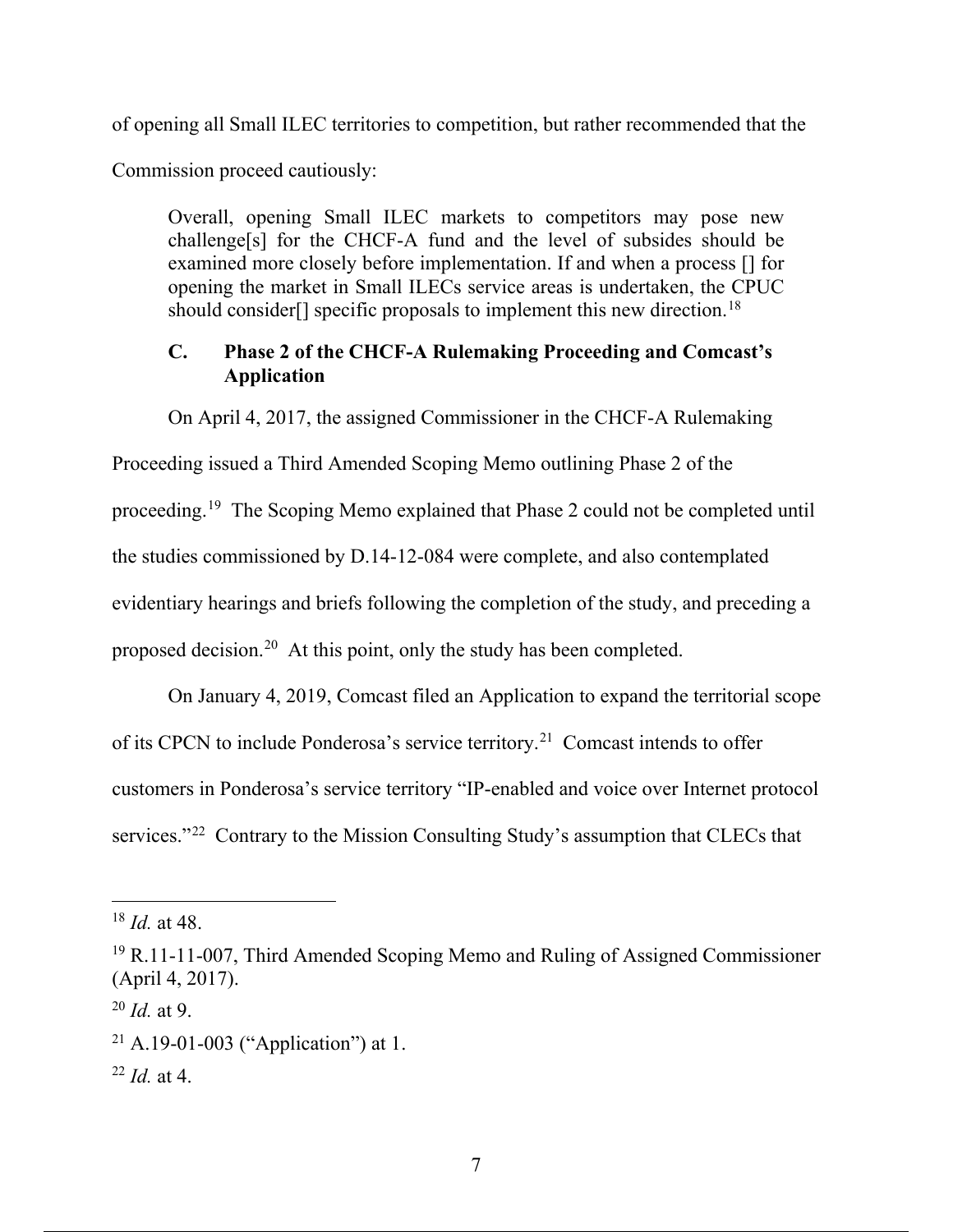choose to compete in a Small ILEC territory would primarily serve as resellers of services over the Small ILEC's wireline facilities, the Application proposes that Comcast enter Ponderosa's service territory using "the facilities of its cable service provider affiliate to provide services."23

The Application acknowledges that the Commission "has historically insulated rural local exchange carriers … from wireline competition based on the concern that [they] might be financially injured by competition."24 But it argues that the Mission Consulting Study "should allay that concern," because (on Comcast's view) it concluded that opening Small ILEC territories to wireline voice competition "is not expected to have a significant direct impact on Small ILECs and their customers."<sup>25</sup> Comcast argues that no hearings are necessary to address the matters raised in the Application because "the Application is non-controversial and does not raise any material issues of fact."26

#### **III. BASIS OF PROTEST**

#### **A. Comcast's Application Is Premature and Should Be Abated**

Comcast's Application is premature and should be abated until a decision is issued regarding competition in the Small ILEC territories in Phase 2 of the CHCF-A Rulemaking Proceeding. In its decision following Phase 1 of that proceeding, the Commission expressly held that it would defer consideration of "*any* request filed and

<sup>25</sup> *Ibid.*

<sup>23</sup> *Id.* at 2.

<sup>24</sup> *Ibid.* (citing D.14-12-084 at 101–102).

<sup>26</sup> *Id.* at 8.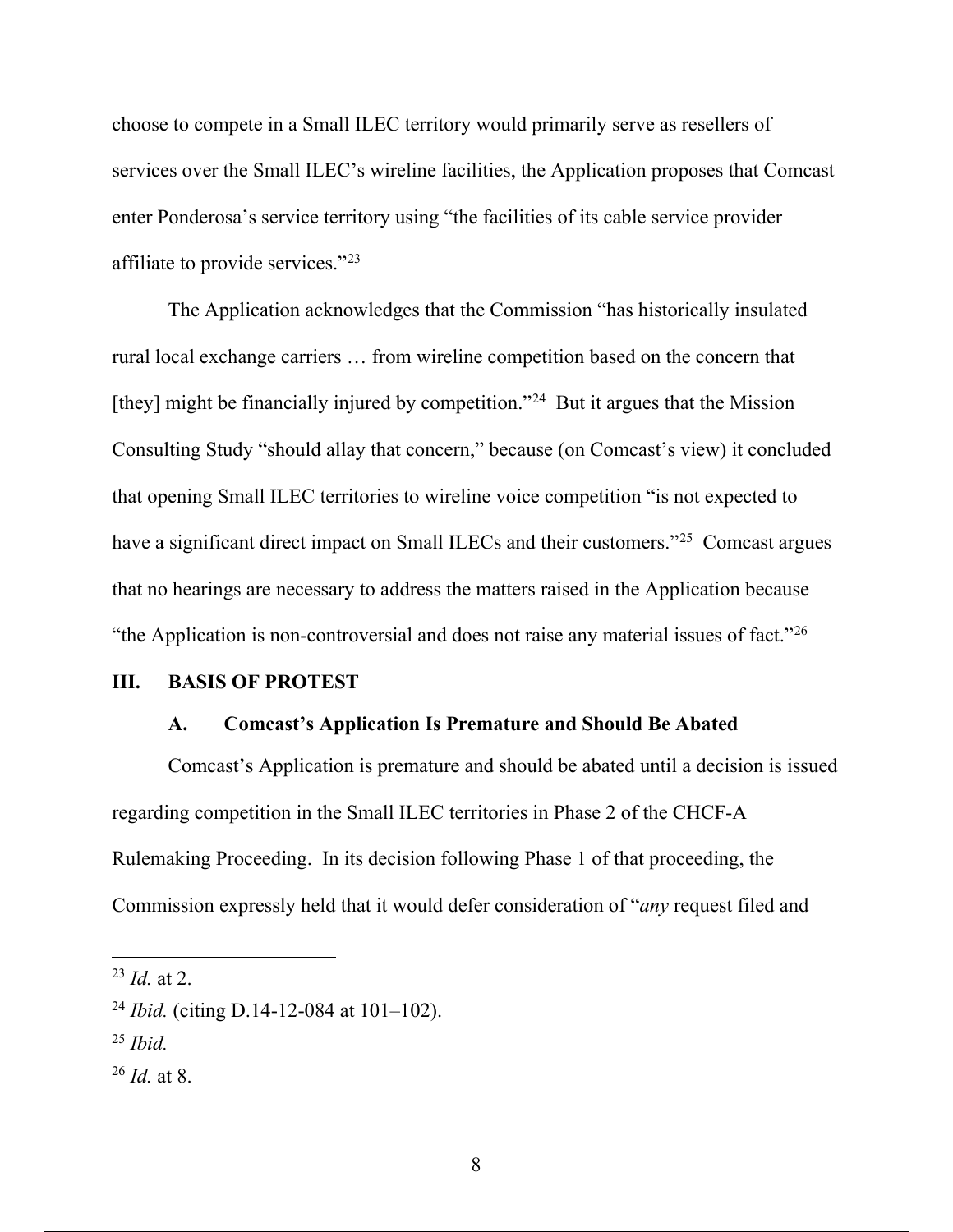received subsequent to this Phase 1 decision to amend CPCNs to include Small ILEC areas"—i.e., requests like Comcast's here—until (1) a study of the competition issue was completed *and* (2) the Commission "evaluated the study" to determine whether or not to open particular Small ILEC territories to competition.<sup>27</sup> By design, this evaluative process will take place in Phase 2, when the Commission will engage in "locationspecific fact-finding" to determine whether to revisit its Phase 1 finding that the Small ILECs' territories are not ripe for competition.

Consistent with the Commission's Phase 1 decision, Comcast's Application should be held in abeyance until the Commission issues a decision regarding competition in Phase 2 of the CHCF-A Rulemaking Proceeding.<sup>28</sup> The Application urges the Commission to "endorse" the conclusions of the Mission Consulting Study by granting Comcast's request to enter Ponderosa's service territory now.29 That request invites the Commission to predetermine the outcome of Phase 2 based on the conclusions of the Mission Consulting Study (which in any case Comcast mischaracterizes, as discussed below). The Commission should decline the invitation. The purpose of the Mission Consulting Study was not to make policy recommendations, but rather to "provide the facts necessary to evaluate the effect of potential CLEC competition" in the Small ILECs' territories and assist the Commission in reaching an informed policy decision in

<sup>27</sup> D.14-12-084 at 46; see also *id.* at 101–102 (order no. 7).

 $28$  Concurrently with this Protest, Ponderosa is filing a motion to stay or hold in abeyance the Application during the pendency of Phase 2 of the CHCF-A Rulemaking Proceeding. <sup>29</sup> Application at 4.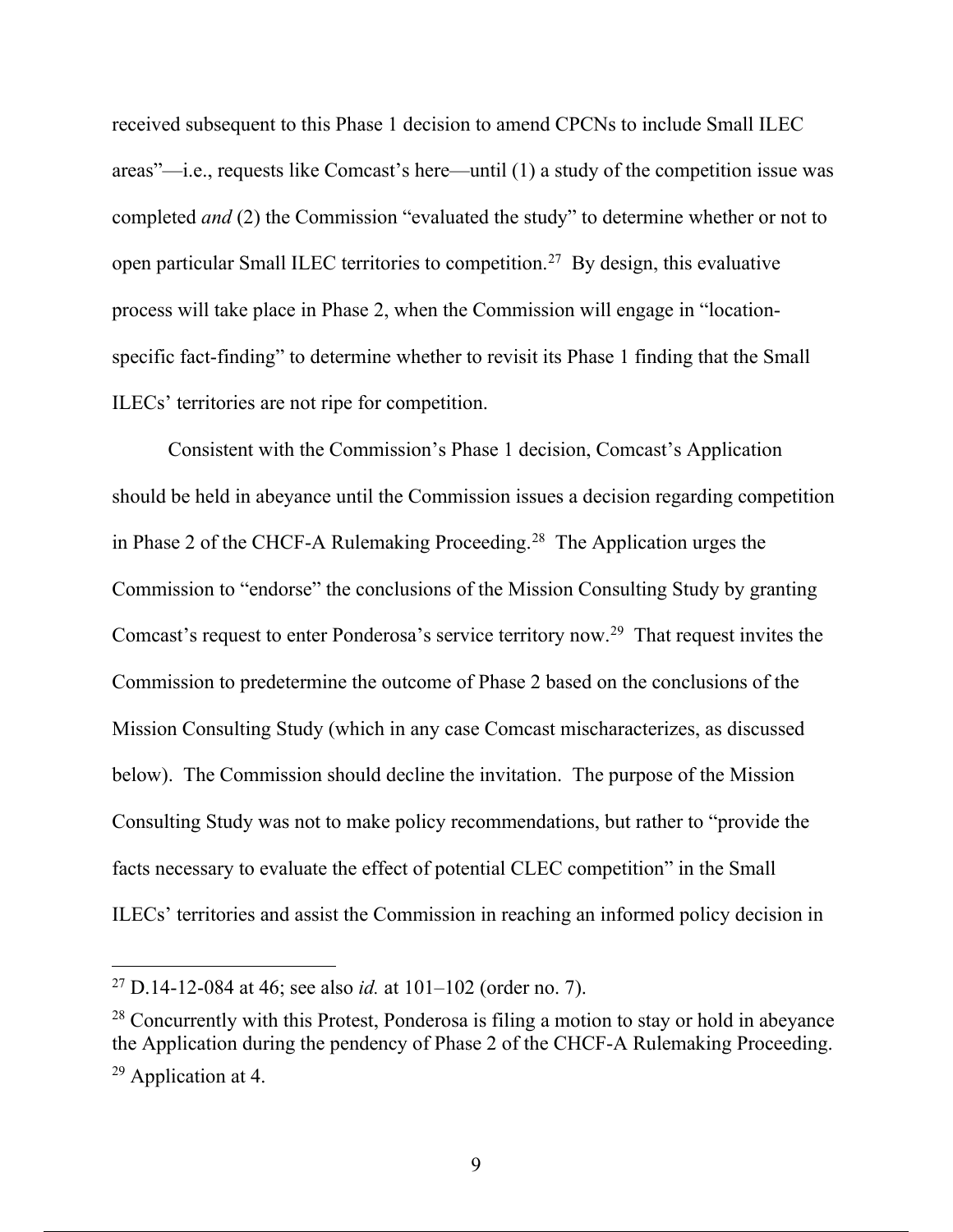Phase 2.30 The Commission should therefore defer consideration of the Application until a determination regarding competition in ILEC territories is made in Phase 2.

# **B. Comcast Is Wrong that the Mission Consulting Study Allays Concerns About Harm to the Small ILECs from Cherry-Picking**

Opening Ponderosa's service areas to competition from Comcast would be contrary to the public interest because, as the Commission found in Phase 1, wireline competition will undermine universal service principles by increasing the cost to Ponderosa of fulfilling its COLR obligation within its service territory. The COLR obligation requires Ponderosa to maintain a robust network capable of providing reliable voice service for all its current and prospective customers. Comcast, by contrast, is not a COLR. Rather than offer competing universal service within Ponderosa's territory, Comcast is likely to focus on business customers or target more densely populated areas to maximize revenues and limit costs. This concern about CLECs cherry picking more profitable customers led the Commission to conclude that wireline competition would "leave behind residential, small business, and community anchor institution customers in more scattered and harder to serve areas of the rural carrier's territory"; would "adversely affect the bulk of the hard-to-serve and high cost customers"; and would "result in the Small ILECs losing revenue and needing to seek a larger draw from the CHCF-A program."<sup>31</sup>

 $30$  D.14-12-084 at 45-46.

 $31$  D.14-12-084 at 53.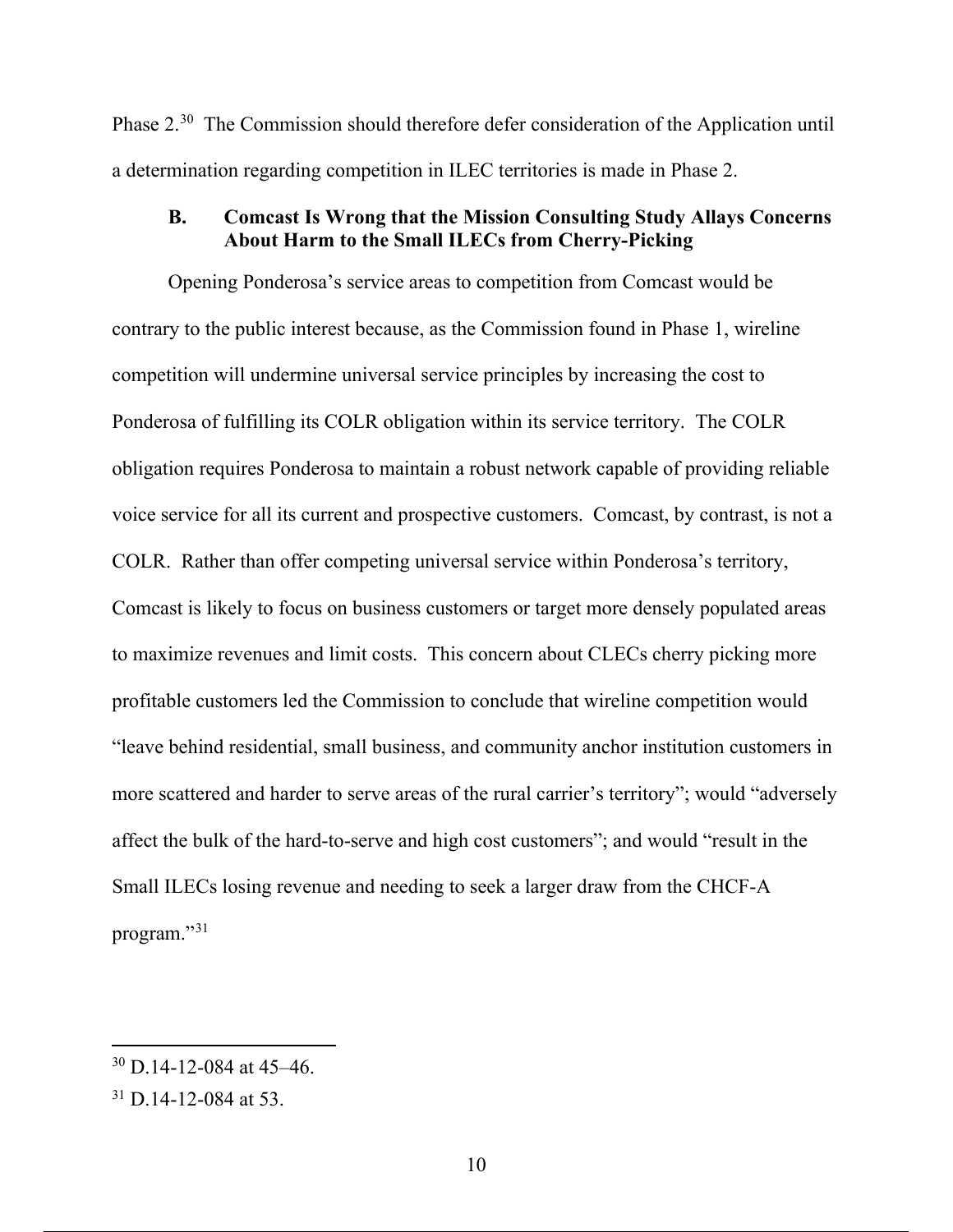Comcast's Application argues that these concerns should be "allay[ed]" by the Mission Consulting study because the study "concluded that '[o]pening Small ILEC territories to wireline voice competition is not expected to have a significant direct impact on Small ILECs and their customers."32 But the Application quotes selectively from the study's findings. The study concluded that competition for wireline voice services *would*  "result in some customers transferring from Small ILECs to CLECs, resulting in a decrease in Small ILEC customer revenues," and that those losses would be compounded by the very "cherry picking [of] the most profitable customers in each territory" that would likely occur if Comcast's Application were granted.<sup>33</sup> To the extent the study concluded that opening the Small ILECs' territory to wireline voice competition "is not expected to have a significant direct impact on Small ILECs," as Comcast argues, it did so only because the Small ILECs "are largely insulated by the CHCF-A Program."34 The study went on to observe that competition could increase demand for CHCF-A funds "to offset the revenue shortfall experienced by Small ILECs whose customers transfer to CLECs," and that the "full impact of this is unknown."35 Concerns about the Small ILECs "needing to seek a larger draw from the CHCF-A program" to make up for losses in revenue caused by CLEC cherry picking was one of the factors that led the

<sup>&</sup>lt;sup>32</sup> Application at 4.

<sup>&</sup>lt;sup>33</sup> Mission Consulting Study at 47.

<sup>34</sup> *Ibid.*

<sup>35</sup> *Id.* at 48.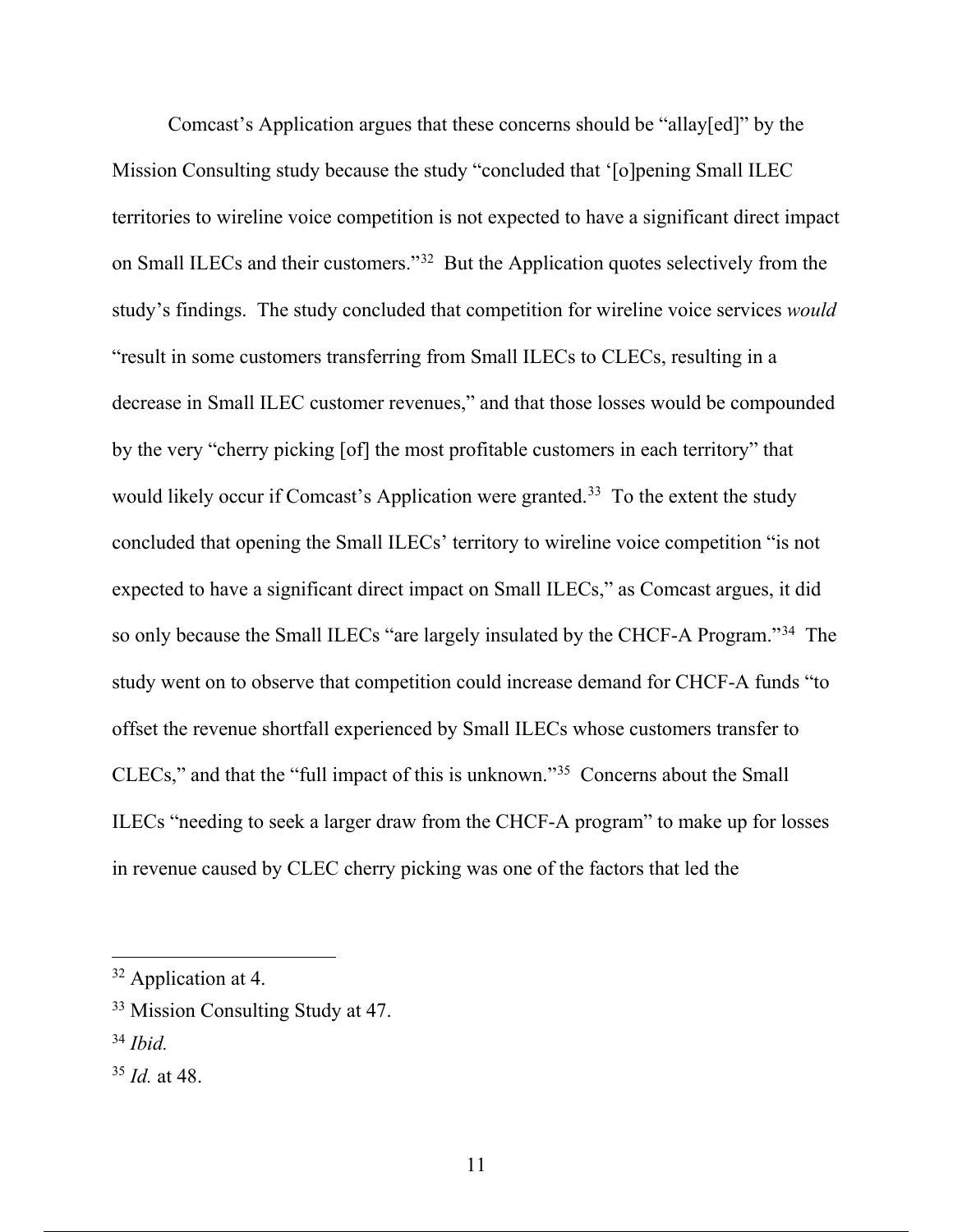Commission to find against opening Small ILEC areas to competition following Phase 1.36 And that issue will likely pose a bigger problem here than the Mission Consulting Study anticipated, because Comcast's proposal is inconsistent with Mission Consulting's assumption that CLECs choosing to compete in a Small ILEC territory would act primarily as resellers of services of Small ILEC wireline facilities. Because Comcast will compete in Ponderosa's territory using its own facilities, the cherry-picking problem will be exacerbated.

For these reasons, Comcast's assertion that its Application serves the public interest because Small ILECs and their customers will be insulated from harm by the CHCF-A is an exercise in question-begging. Whether the benefits of competition outweigh the costs is a fact-intensive question that should be taken up in Phase 2 of the CHCF-A Rulemaking Proceeding as required by the Phase 1 Decision.

#### **IV. CONCLUSION**

In its Phase 1 decision, the Commission established the process for making a reasoned and fully informed decision about whether to open any Small ILEC's service area to competition and, if so, which ones. The process in Phase 2 of the CHCF-A Rulemaking Proceeding will afford the opportunity to conduct a comprehensive review of the policy issues at stake informed by public input from all affected stakeholders. In its Phase 1 decision, the Commission also directed that all requests filed subsequent to the Phase 1 decision to amend certificates of public convenience and necessity to include

<sup>36</sup> D.14-12-084 at 53.